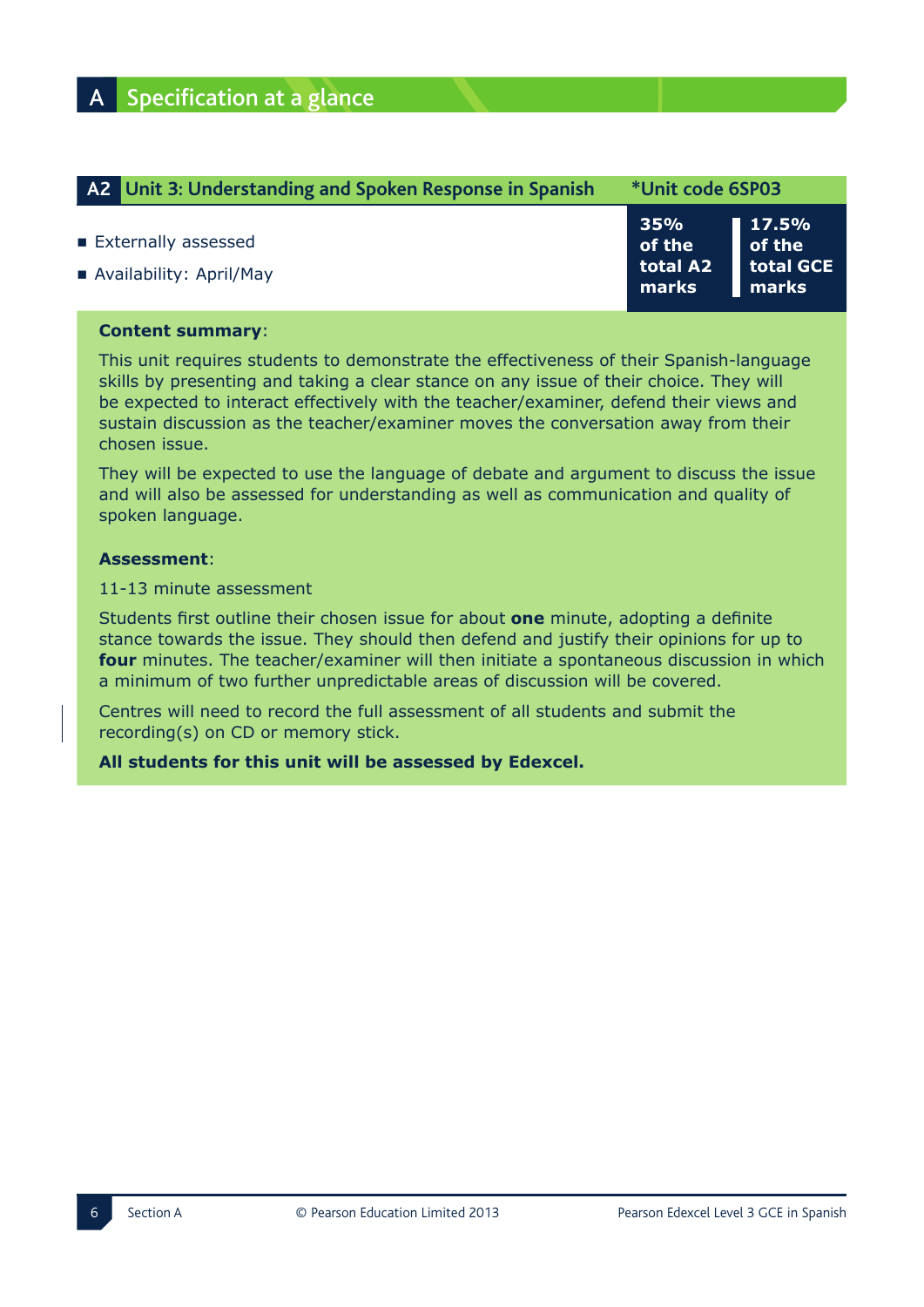## **3.1 Unit description**

This unit requires students to demonstrate the effectiveness of their Spanish-language skills by presenting and taking a clear stance on **any** issue of their choice. They will be expected to interact effectively with the teacher/examiner, defend their views and sustain discussion as the teacher/examiner moves the conversation away from their chosen issue.

They will be expected to use the language of debate and argument to discuss the issue and will also be assessed for understanding as well as communication and quality of spoken language.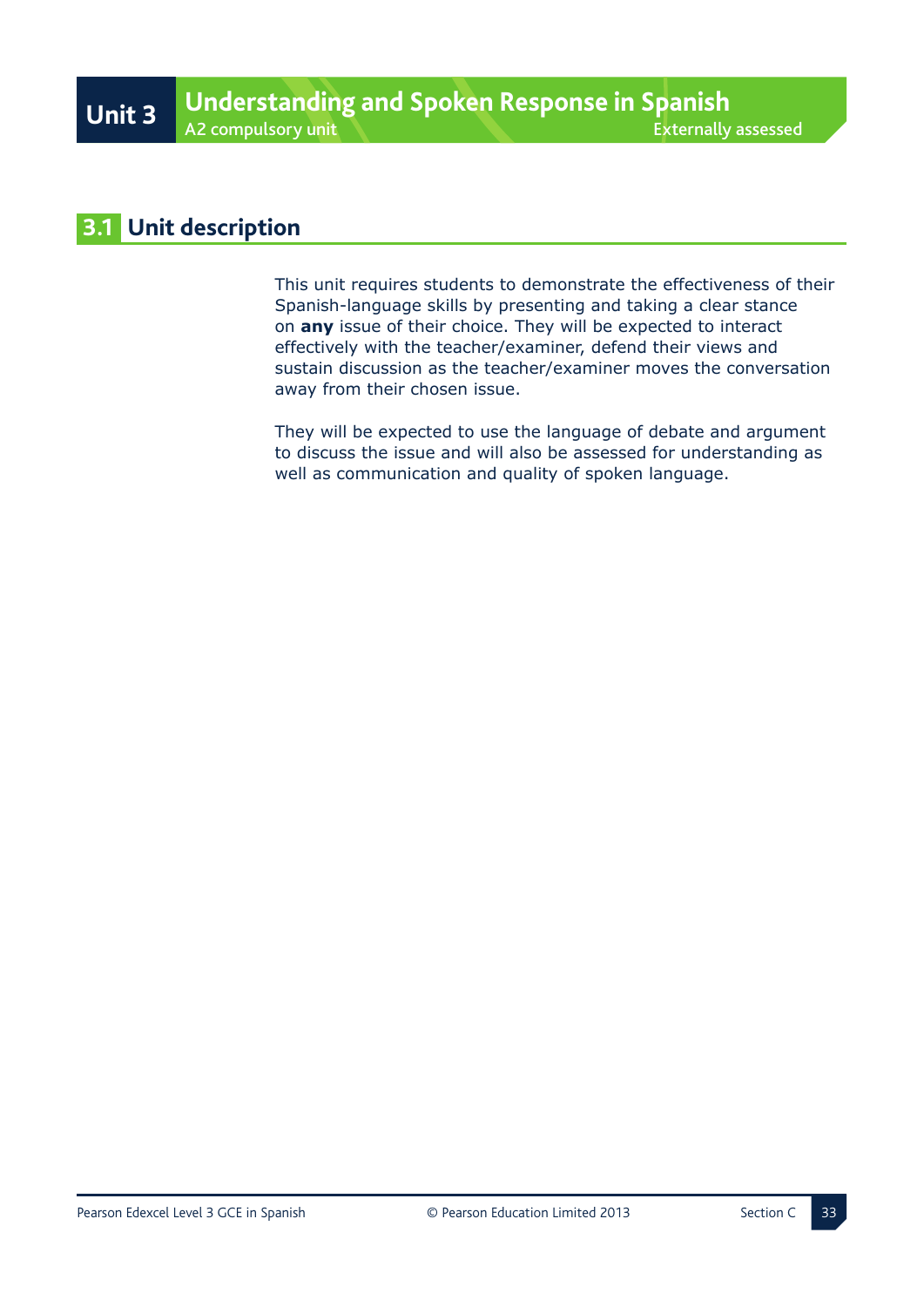# **3.2 Assessment information**

**Format** This section attracts a maximum of **50 marks.** 

Students will first need to outline their chosen issue for about **one** minute, adopting a definite stance towards the issue. They should then defend and justify their opinions for up to **four** minutes. The teacher/examiner\* will then initiate a spontaneous discussion in which a minimum of two further unpredictable areas of discussion will be covered. These issues may or may not relate to the chosen issue but will not require specialised factual knowledge or relate to Spanish-language culture. This unit therefore assesses advancedlevel understanding as well as speaking skills.

Students will be required to take into the examination a brief written statement on an *Oral chosen issue form* and may refer to this in the test. More details are available in the GCE oral training *guide.* For more information on this please visit the Edexcel website (www.edexcel.com). The chosen issue does not have to relate to any of the general topic areas for this specification.

Centres will need to record the full assessment of all students and submit the recording(s) on CD or memory stick.

### All students for this unit will be assessed by Edexcel.

\*It is usual for teachers to conduct this assessment with their students during a timetabled assessment window in April/May, although Edexcel offers a visiting examiner facility for centres that have a minimum of ten AS and/or A2 students. For timetable and fee information, please consult the Edexcel website: www.edexcel.com.